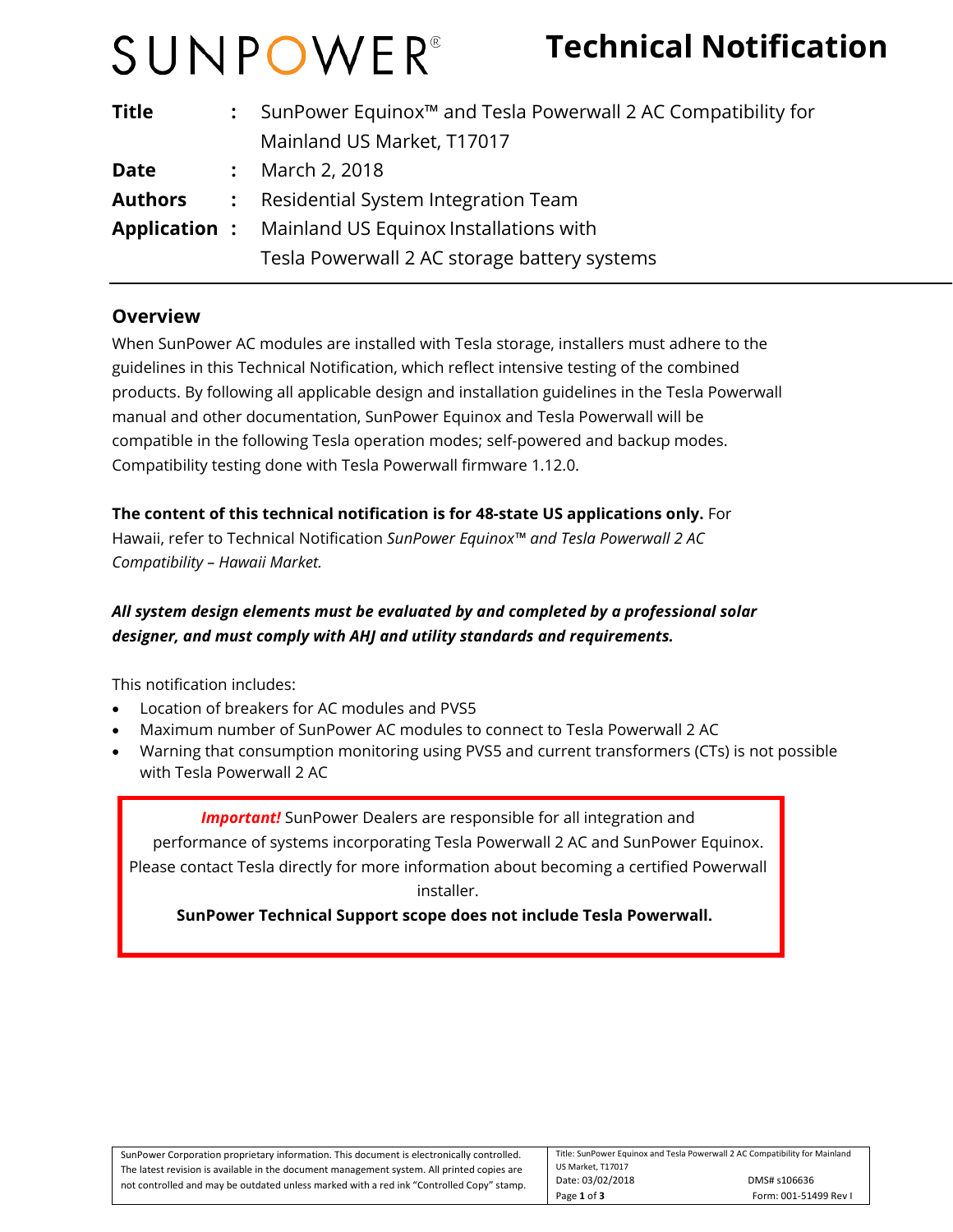## SUNPOWER®

### **Technical Notification**

#### **AC Module and PVS5 breakers located downstream of Powerwall**

Follow best practices by always landing the PVS5 circuit breaker in the same panel as the Equinox AC module circuit breakers. This will ensure robust communication between the AC modules and the PVS5. The electrical panel housing these breakers will always be downstream (on the load side) of the Tesla Backup Gateway.



Example showing the correct breaker location. Refer to Tesla documentation for Powerwall design examples and single-line diagrams.

#### **Maximum Number of SunPower AC Modules**

The Tesla Powerwall includes a bidirectional inverter with a maximum charge and discharge rating of 5 kW. When selecting the total number of AC modules to charge the Powerwall, SunPower recommends that the SunPower AC power rating never exceed 5 kW AC. While Tesla specifies a maximum AC power rating of 7.6 kW AC per Powerwall, SunPower recommends not exceeding 5 kW AC in order to charge the battery during a utility outage.

| <b>Tesla Powerwall</b><br>maximum continuous<br>power (charging) | <b>Recommended Maximum Number</b><br>of AC Modules / Array Rating | <b>Compatible</b><br><b>SunPower AC Modules</b> |
|------------------------------------------------------------------|-------------------------------------------------------------------|-------------------------------------------------|
| $5 \text{ kW}$                                                   | 15 / 4.8 kW AC                                                    | All SunPower Type D AC<br>modules               |

| SunPower Corporation proprietary information. This document is electronically controlled.  | Title: SunPower Equinox and Tesla Powerwall 2 AC Compatibility for Mainland |                       |
|--------------------------------------------------------------------------------------------|-----------------------------------------------------------------------------|-----------------------|
| The latest revision is available in the document management system. All printed copies are | US Market. T17017                                                           |                       |
| not controlled and may be outdated unless marked with a red ink "Controlled Copy" stamp.   | Date: 03/02/2018                                                            | DMS# s106636          |
|                                                                                            | Page 2 of 3                                                                 | Form: 001-51499 Rev I |